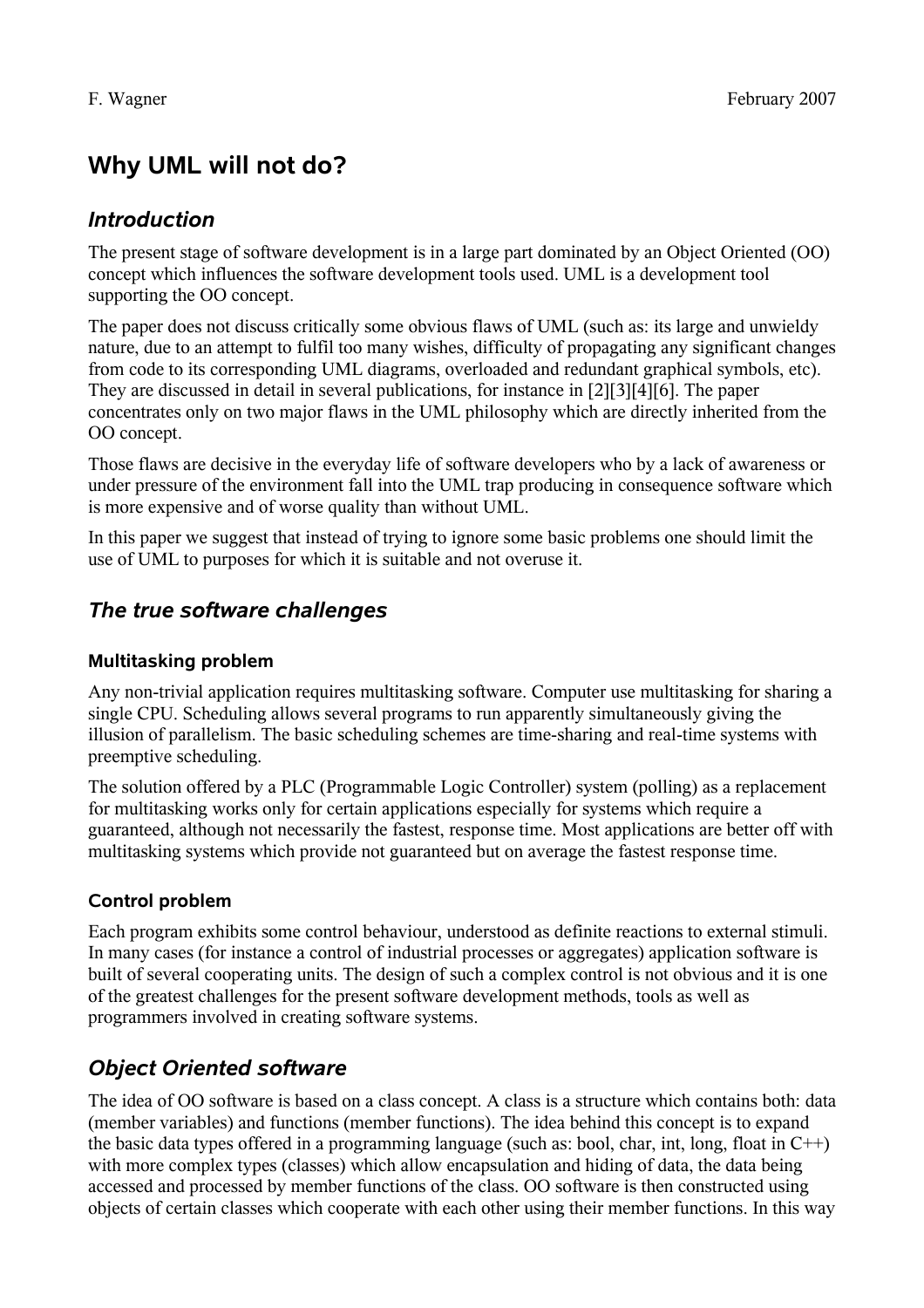the methods of changing data are much more carefully controlled than if any software routine could alter data as global variables, for instance, and reliability is improved.

#### **Weaknesses**

The OO software concept does not offer solutions for communication between tasks. That is a completely foreign topic, outside the OOP concept. In other words the OO concept was not created to deal with that aspect of software.

The second challenge difficult to solve in an OO concept is the control flow. Software built according to the OO paradigm is a collection of objects which are instantiations of classes. It is relatively easy to include some control in the class as the class may contain functions which realize behaviour for the localised domain covered by the class. Unfortunately, a concept of how to realize behaviour of the entire application does not exist.

The realisation of control flow and the communication in multitasking system are the major challenges in any software project. The OO world does not provide solutions to those problems.

## *UML*

UML (Unified Modelling Language) is a software specification tool. Essentially it is a graphical tool to support a specification of OO software. It has been intended to be a tool which allows the specification of the entire application software to be created and studied. The primary question is then what solutions are offered for the two problems which have any OO software: communication in multitasking system and realisation of a control task.

#### **Communication in multitasking system**

The answer is simple: UML does not offer any solution for this problem. It just assumes that the designer has to solve it in some way.

#### **Realisation of control**

UML recognizes the need to specify control flow. It offers Statecharts whose use is in practise limited to modelling behaviour in a class. The other element is the Sequence diagram which is used for specification of (more abstract) control which cannot be solved in the framework of a class. A link (or equivalence) between a Statechart and a Sequence diagram is not defined and left to the user's interpretation or will. The third element is an Activity diagram which completes the two others but nobody understands why we need 3 incompatible formats for specifying control tasks. The Activity diagram is in fact a flowchart, and is intended as an extension to the Statecharts. The question never answered is why Statecharts requires this kind of extension.

The true problem is that while specifying software we have to express the behaviour which is the most error-prone part of the application. Therefore this aspect of the specification has to be of a piece, clear, accurate and readily understood. Its completeness determines the possibilities of testing and maintenance. Behaviour definition, scattered in different parts of the specification using different notations, is a nightmare and a source of never-ending discussions and confusion, leading to a failure to solve the essential problems of developing good software.

Several authors express their doubts about the alleged advantages of using UML, especially the alleged automatic code generation. A fairly representative picture emerges putting together the remarks summarized in Chapter 3 of [6].

Glass expressed his doubts [2] about "theoreticians' view of software modeling" citing among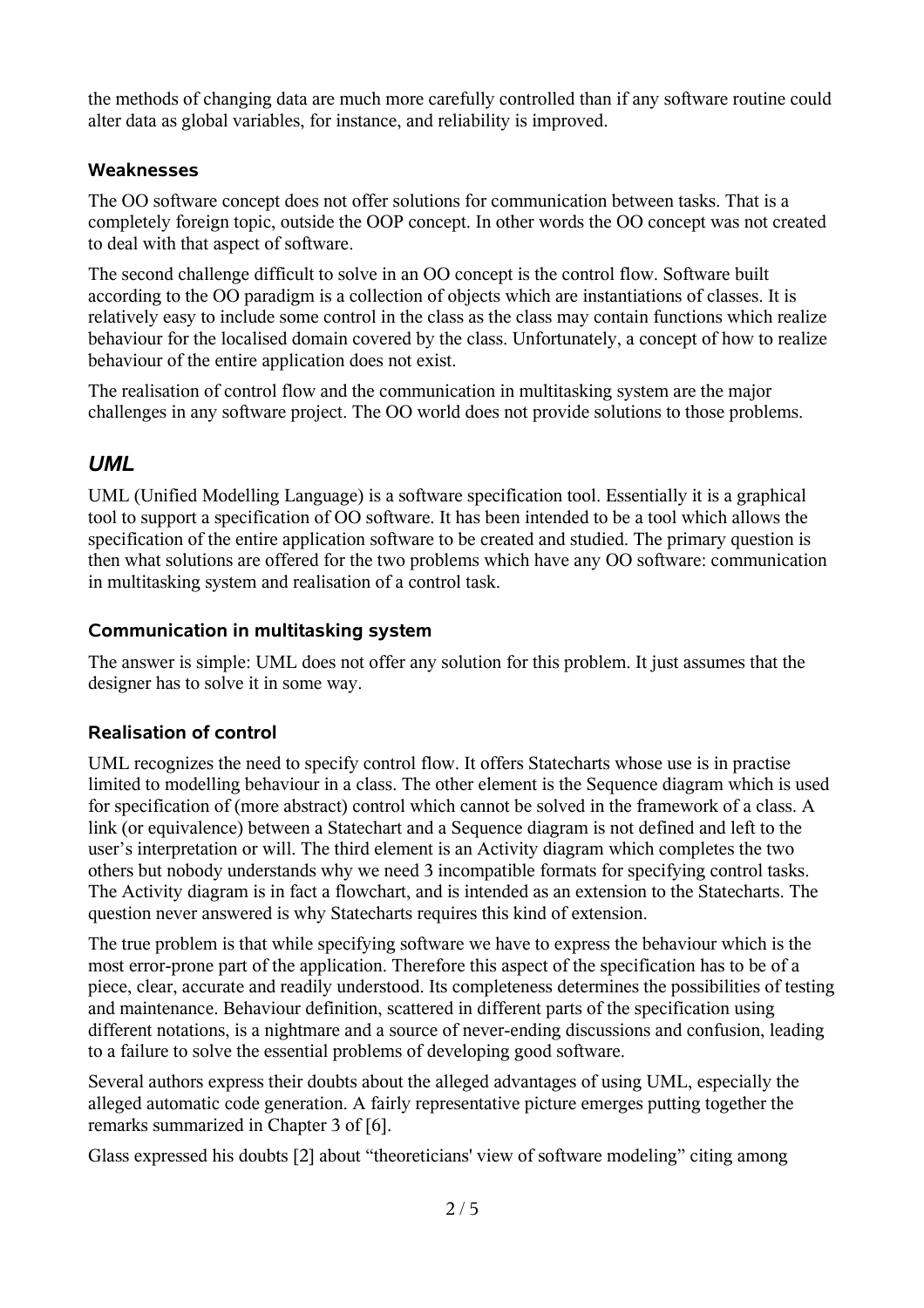others such a view:

"*... is clear that generating code from the evolving problem model is unlikely to work.*"

Mellor, a proponent of UML, finds only the following answer to that reproach, an answer which states that UML is just a text which a programmer translates into a code:

"*How comfortable are you with the idea that you could build a textual representation of a state machine and use it to choose which function to execute next in response to some signal?*"

In that context, in another paper [3] Douglas from iLogic (a company which sells Statecharts) admits:

"*You cannot translate Statecharts directly into a design-object model.*"

The author of a more recent paper [4] states:

"*The UML 1 version of activity modeling had a number of serious limitations in the types of flows that could* be represented. Many of these were due to the fact that activities were overlaid on top of the basic state*machine formalism and were, therefore, constrained to the semantics of state machines*."

(Note: We do not agree that such constraints are either restrictive or harmful).

In spite of those comments and statements various UML marketing specialists "sell" it as a method for creating executable specifications which are automatically translated into code.

#### **The future – UML2**

We will be mistaken if we believe that UML2 will improve the situation. The following opinion found in [4] illustrates well the coming disaster: "*UML 2 replaced the state-machine underpinning with a much more general semantic foundation based on Petri nets, which eliminates all of these restrictions. In addition, inspired by a number of industry-standard business-processing formalisms, including notably BPEL4WS[,21](http://www.research.ibm.com/journal/sj/453/selicref.html#ref21) a very rich set of new and highly refined modeling features were added to the basic formalism. These include the ability to represent interrupted activity flows, sophisticated forms of concurrency control, and diverse buffering schemes. The result is a very rich modeling toolset that can represent a wide variety of flow types.*"

The authors of the UML2 "discovered" that the difficulties are in parallelism. In a way that observation is correct: splitting the control among several objects we see the problem of dealing with several state machines (actually in a form of statecharts) running in several (in practice thread based) objects. However, that problem is voluntarily created, resulting from a wrong design approach. To believe that we "solve"it by using Petri nets is an illusion: designing control in a proper way is the correct answer to that challenge.

Petri nets are a nice concept for explaining parallelism. Difficulties that designers of control systems have to solve are not caused by parallel working of some control modules. A correctly designed control system must never depend on any parallel working modules. Let's explain this point using the well-known Dinning Philosopher problem [7] which illustrates the deadlock condition. The deadlock occurs if all philosophers pick up simultaneously one chopstick for instance on their left and wait for the chopstick on their right. This is a description of a wrong design and a Petri nets model shows the error in an understandable form. A technical solution of such parallel process must be done in such a way [7] that the problem never occurs: a philosopher (a process) grasps both chopsticks at the same time if they are available and the processes must be served sequentially.

If we use state machines organized as a hierarchical system the Slaves of any Master work in parallel but this does not have any significance for the Master. For the Master the Slaves' method (in parallel, semi-parallel or sequentially) of carrying out their task is irrelevant: the Master waits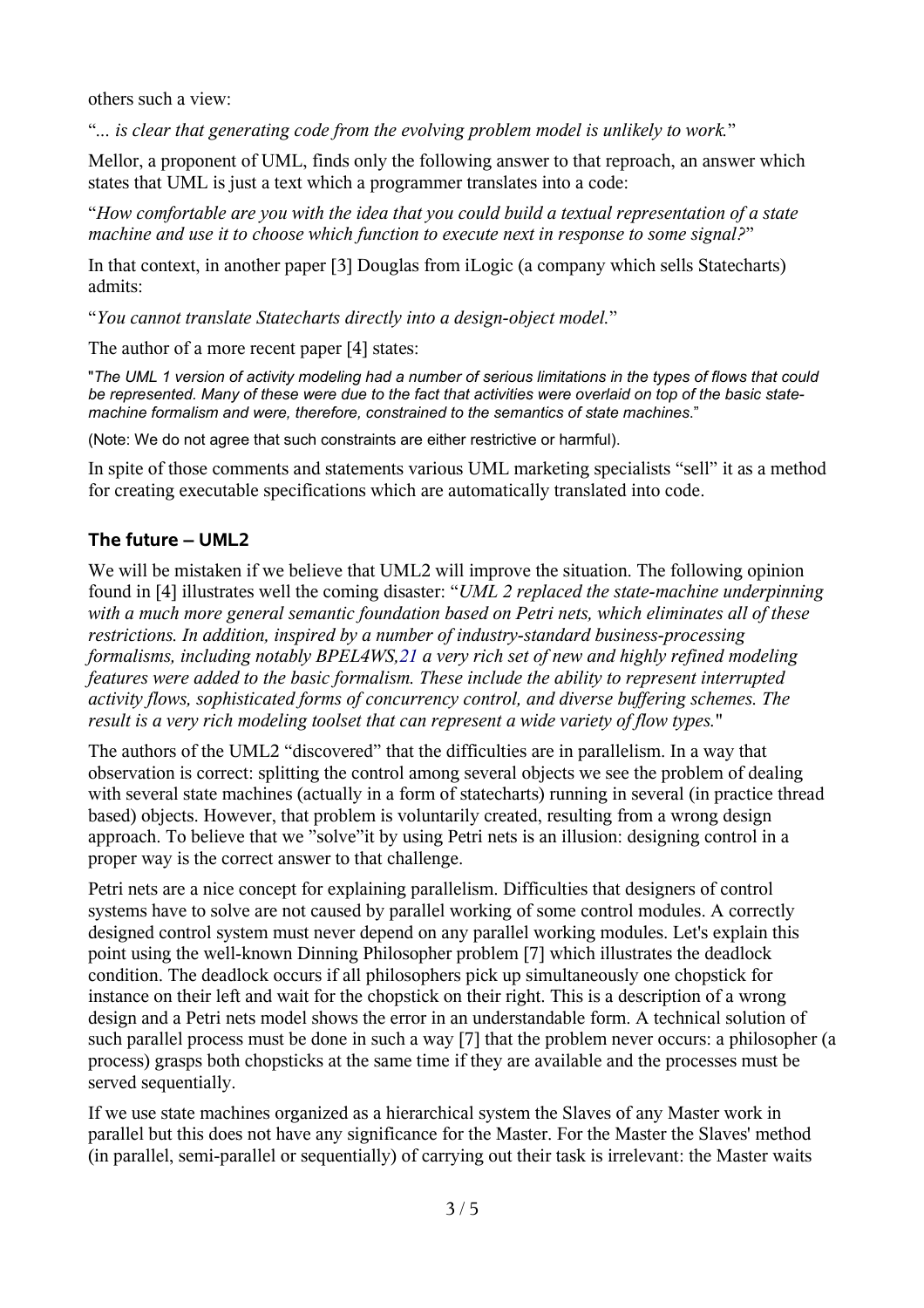until the Slaves reach required states to take the next control step. (This applies even if master and slave processes are running in different c.p.u.s or c.p.u. Cores). Therefore there are no convincing arguments to use Petri nets, invented for description of truly parallel problems, in UML. It would be a truly paranoiac situation if the Petri nets are intended for discovering errors in designs but in a way it would correspond to the not openly expressed but nevertheless governing paradigm of today's software development:

*code with errors and then try to find them*.

If you find this incredible, study the testing-based approaches suggested by the Agile programming community!

## *Conclusions*

#### **Overuse**

People tend to overuse methods and tools. They try to exhaust all possible features which in extreme cases is contra-productive. There are many examples of this approach in software development.

The C programming language intended for the rather simple applications of the time, as a replacement for assembler programming, become *the* programming language in the '80s of the last century. The result was: "*Hearing about a software catastrophe, we know it must have been written in C*".

The concept of "exception", correctly understood [1] as *a means to handle unexpected situations* (in other words: *if you have enough information to handle an error, it is not an exception*) becomes in some circles a solution for catching programming errors. The highlights of this completely erroneous interpretation of exception usage can be seen in the SCA (Software Communications Architecture) standard [5] which uses exceptions to signal incorrect function parameters. It means that all programming errors (as well as unexpected events) will be solved in exceptions. This idea is so ridiculous that it should not be taken seriously by experts in the field. It took us 25 years of discussions (especially in the C++ community) to decide about the sense and nonsense of using exceptions.

We have nowhere found any negative opinions about this obvious nonsense as manifested in the SCA standard: does the fact that it is a government-sponsored JTRS (Joint Tactical Radio System) standard frighten people from expressing their opinions?

#### **A solution?**

The standardization of modelling notations such as UML is unquestionably an important step for achieving better software specification. It is better to learn one notation instead of being confronted with ad hoc notations invented by anybody for each project anew. But the notation should be reasonable, it should not fail to keep its promises and we should not overuse it.

UML cannot overcome the obvious limitations inherited from the OO concept: the missing concept of multitasking systems and lack of- means for clear specification of a control flow. Therefore UML can be used for specification of sub-systems but cannot specify entire software systems. Still less can it be used to automate the later stages of detailed software production, e.g. coding.

Software considered as a weird and unstructured mixture of data processing and control will never be good software: it will be just a chaotic system full of ad-hoc local solutions which reflect the intellectual abilities of its authors. The use of UML in this process does not help, and indeed very